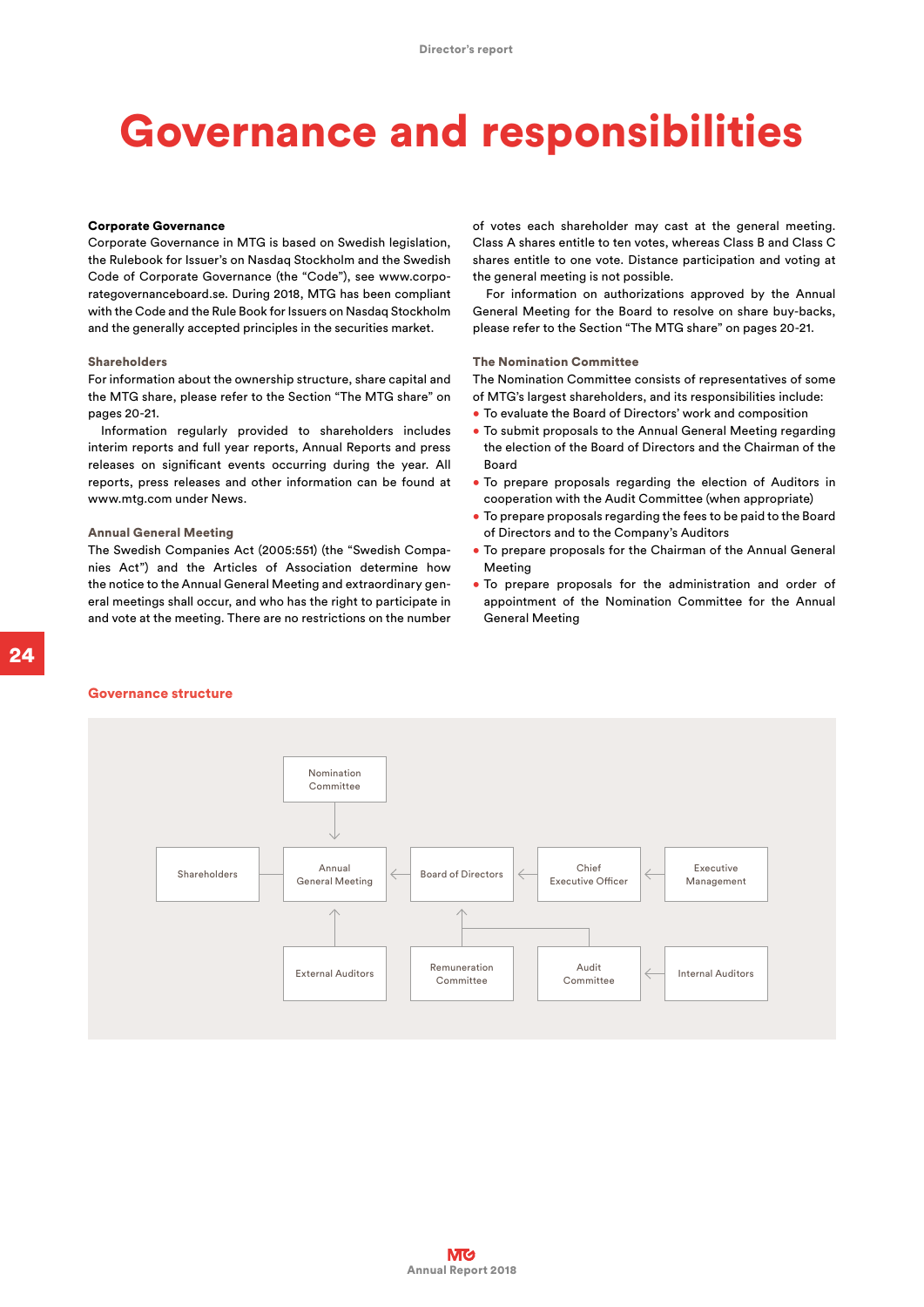In accordance with the resolution of the 2018 Annual General Meeting of MTG shareholders, the then largest shareholder in MTG, Kinnevik AB, convened a Nomination Committee to prepare proposals for the 2019 Annual General Meeting.

Due to the distribution by Kinnevik AB of its shareholding in MTG to its shareholders and the resignation by its representative from the Nomination Committee, the Nomination Committee currently comprises Joachim Spetz, appointed by Swedbank Robur Funds; John Hernander, appointed by Nordea Funds; and Jimmy Bengtsson, appointed by Skandia Liv. The three shareholders who have appointed representatives to the Nomination Committee hold approximately 23 percent of the total voting rights in MTG. The members of the Nomination Committee have appointed Joachim Spetz as Chairperson of the Nomination Committee at their first meeting and the Chairman of the Board has been invited to the Nomination Committee's meetings as deemed appropriate by the Nomination Committee.

Information about how shareholders can submit proposals to the Nomination Committee has been published on www.mtg. com, where the Nomination Committee's motivated statement regarding its proposal to the Annual General Meeting and a brief presentation of its work will also be published well in advance of the Annual General Meeting on 21 May 2019.

In its work, the Nomination Committee applies rule 4.1 of the Swedish Corporate Governance Code as its diversity policy. Accordingly, the Nomination Committee gives particular consideration to the importance of an increased diversity on the Board, including gender, age and nationality, as well as depth of experiences, professional backgrounds and business disciplines. Further information may be found in the Nomination Committee's motivated statement regarding the proposal for the Board which was given in connection with the 2018 Annual General Meeting.

# The Board of Directors

Board members are elected at the Annual General Meeting for a period ending at the close of the next Annual General Meeting. The Articles of Association contains no restrictions pertaining to the eligibility of Board members. According to the Articles of Association, the number of Board members can be no less than three and no more than nine members elected by shareholders.

The Board of Directors of Modern Times Group MTG AB comprises six Non-Executive Directors. The members of the Board of Directors are David Chance, Simon Duffy, Natalie Tydeman, Donata Hopfen, John Lagerling and Gerhard Florin. The Board of Directors' Chairman David Chance and Directors Simon Duffy, Natalie Tydeman, Donata Hopfen and John Lagerling were re-elected and Gerhard Florin was elected for the first time at the 2018 Annual General Meeting. The 2018 Annual General Meeting also re-elected Joakim Andersson as Director but due to Kinnevik's distribution of its shares in MTG he resigned from his position as Director in July 2018. In 2018, the Board of MTG complied with the Code's provision that the majority of members shall be independent in relation to the company and its management, and that at least two of them also shall be independent in relation to the company's major shareholders (i.e. those with a holding exceeding 10%). Biographical information on each Board member is provided on pages 30-31.

# Responsibilities and Duties of the Board of Directors

MTG's Board of Directors is responsible for the overall strategy of the Group and for organizing its administration in accordance with the Swedish Companies Act. The Board's work and delegation procedures, instructions for the Chief Executive Officer, and

reporting instructions are updated and approved at least annually following the Annual General Meeting.

As in previous years, a Remuneration Committee and an Audit Committee have been established within the Board. These committees are preparatory bodies of the Board and do not reduce the Board's overall responsibility for the governance of the Company and decisions taken.

## The work of the Board

During the year, the Board of Directors held 14 Board meetings. Prior to each ordinary Board meeting, the members receive a written agenda, based on the Board's established rules of procedure, and a complete set of documents for information and decision-making. Recurring items include the company's financial results and position, the market situation, investments and adoption of the financial statements. Reports from the Audit and Remuneration Committees, as well as reports on internal control and financing activities are also regularly addressed. The Chief Executive Officer presents matters for discussion at the meetings, and the Company's CFO and other members of management also participate and present specific matters. The Group General Counsel is the Board's secretary.

The attendance of Board members at Board and committee meetings is presented in the table on page 31.

Important issues addressed during the year include strategic issues, with a particular focus on structural options (such as the split of MTG into two listed companies; the MTG Group and the Nordic Entertainment Group and the preparations for a proposal concerning the distribution of Nordic Entertainment Group), portfolio realignment and digital transformation.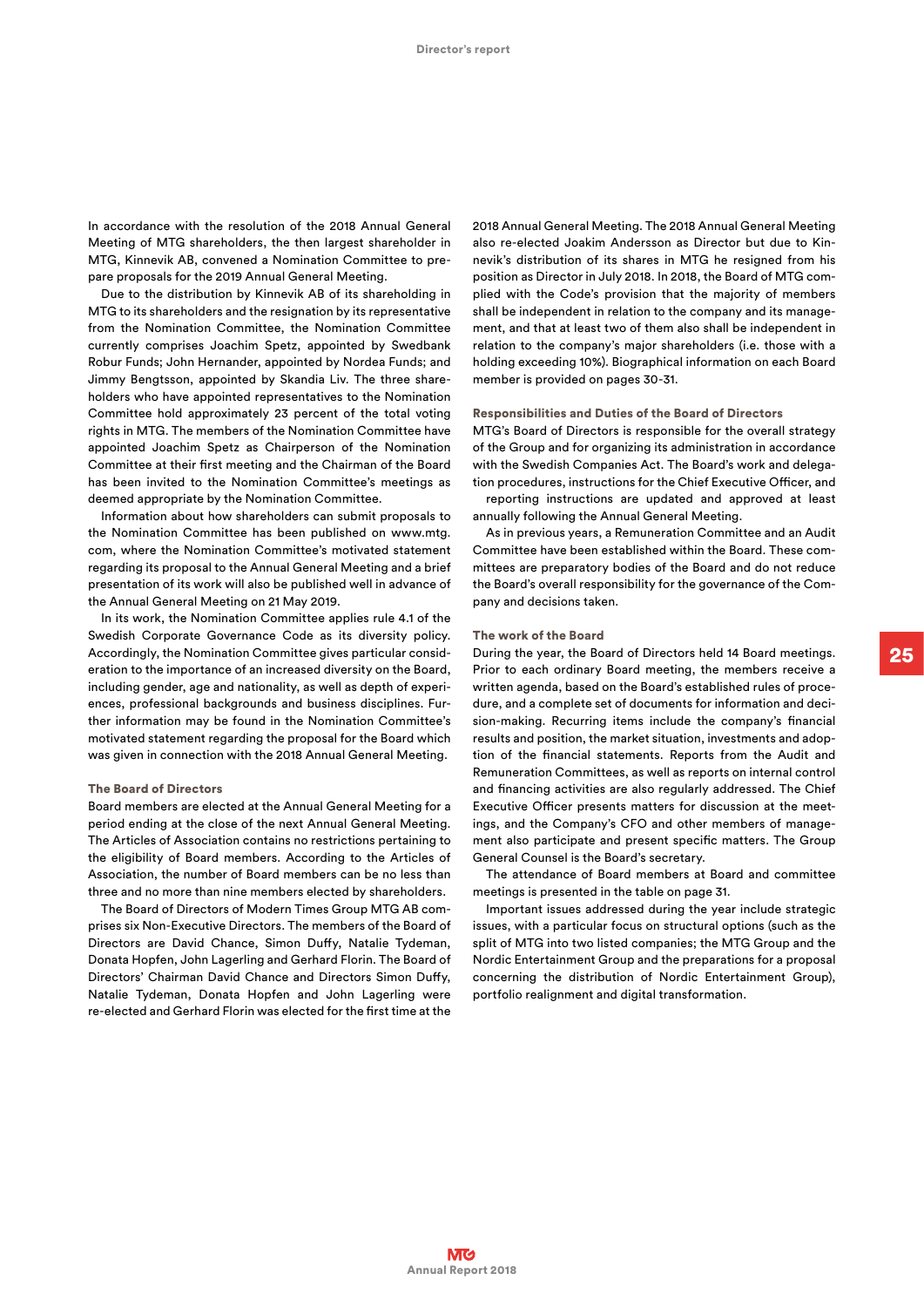#### Ensuring Quality in Financial Reporting

The reporting instructions approved annually by the Board include detailed instructions on the type of financial reports and similar information which are to be submitted to the Board. In addition to the full-year report, interim reports and the annual report, the Board reviews and evaluates comprehensive financial information regarding the Group as a whole and the entities within the Group.

The Board also reviews, primarily through the Audit Committee, the most important accounting principles applied by the Group in financial reporting, as well as major changes in these principles. The tasks of the Audit Committee also include reviewing reports regarding internal control and financial reporting processes, as well as internal audit reports submitted by the Group's internal audit function. The Group's external auditors report to the Board as necessary. The external auditor also attends the meetings of the Audit Committee. Minutes are taken at all meetings and are made available to all Board members and to the auditor.

# Evaluation of the Board of Directors and the Chief Executive **Officer**

The Board complies with an annual performance review process to assess how well the Board, its committees and processes are functioning and how they might be improved.

Questions focus on whether the Board is adding value to the organisation and on enhancing its performance through examination of Board structure and composition, its operation and effectiveness, and its role in monitoring the execution of agreed strategies. The survey also includes an individual performance review. Answer options include both a quantitative ranking system as well as an opportunity to provide any relevant comments, particularly in relation to ideas for improvement. At the Q4 Board Meeting the Chairman provides the full Board with a report of the outcome of the Board evaluation process. This summary is also presented by the Chairman and discussed with the Nomination Committee.

In addition, every three years a more extensive Board evaluation is undertaken either by an independent Board member or an external consultant. Last time such an extensive board evaluation was carried out was the year 2017.

#### Remuneration Committee

The Remuneration Committee comprises Natalie Tydeman as Chairman, David Chance, Gerhard Florin and John Lagerling. The Remuneration Committee's assignments are stipulated in Chapter 9.1 of the Code, and comprise issues concerning salaries, pension terms and conditions, incentive programs and other conditions of employment for the senior executives. The guidelines applied in 2018 are presented in Note 26 for the Group. Minutes are kept at the Remuneration Committee's meetings and are reported to the Board at its next meeting.

# Audit Committee

The Audit Committee comprises Simon Duffy as Chairman, Donata Hopfen and Natalie Tydeman. The Audit Committee's assignments are stipulated in Chapter 8, Section 49b of the Swedish Companies Act. These tasks include monitoring MTG's financial reporting and the efficiency of MTG's internal controls and internal audits, as well as maintaining frequent contacts with the external and internal auditors. The Audit Committee's work primarily focuses on the quality and accuracy of the Group's financial accounting and the accompanying reporting, as well as the internal financial controls within MTG. Furthermore, the Audit Committee evaluates the auditors' work, qualifications and independence. The Audit Committee monitors the development of relevant accounting policies and requirements, discusses other significant issues connected with MTG's financial reporting and reports its observations to the Board. Minutes are kept at the Audit Committee's meetings and are reported to the Board at its next meeting.

During 2018, the Company's Corporate Responsibility Advisory Group (which was established in 2013 to support the Board on corporate responsibility topics) was dissolved as it was deemed more appropriate and effective for matters that would have been considered by the Corporate Responsibility Advisory Group to be considered by the full Board and within the Audit Committee's work.

# Remuneration of Board Members

The remuneration to the Board members for Board work, and work in the committees of the Board, is proposed by the Nomination Committee and approved by the Annual General Meeting.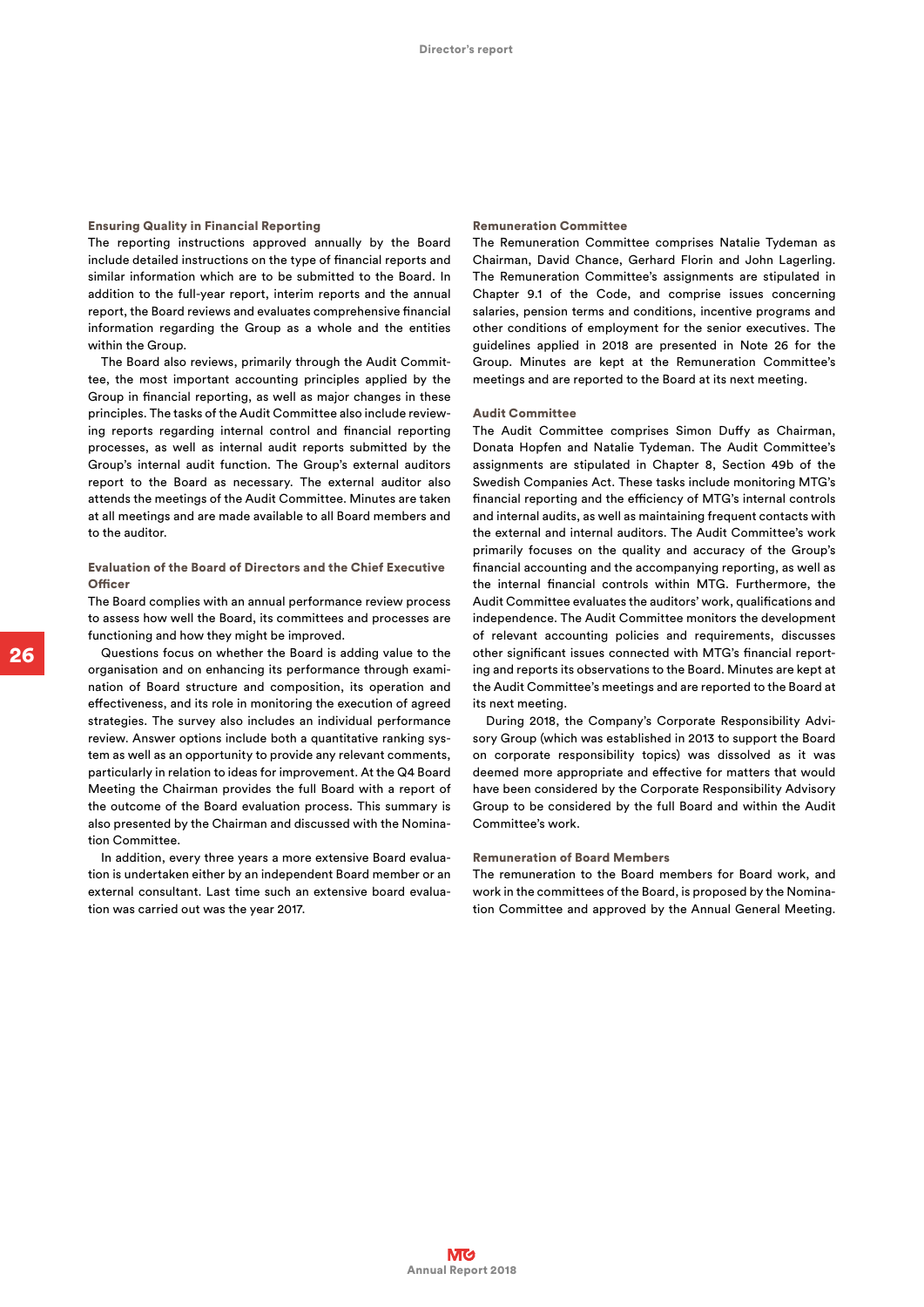The Nomination Committee proposal is based on benchmarking of peer group company compensation and company size. Information on the remuneration to Board members is provided in Note 26, please note that members of both MTG's and Nordic Entertainment Group's Boards have received remuneration for both assignments. Board members do not participate in the Group's incentive plans.

# External Auditors

KPMG was elected as MTG's auditor for the financial year 2018 for a term-of-office ending at the end of the 2019 Annual General Meeting. KPMG has been the Group's external auditor since 1997. Joakim Thilstedt, Authorised Public Accountant, has been responsible for the audit of the Company on behalf of KPMG since December 2013. Audit assignments have involved the examination of the Annual Report and financial accounting, the administration by the Board and the CEO, other tasks related to the duties of a company auditor, and consultation or other services that may result from observations noted during such examination or the implementation of such other tasks. All other tasks are defined as other assignments.

The auditor reports its findings to the shareholders by means of the auditors' report, which is presented to the Annual General Meeting. In addition, the auditors' report detailed findings at each of the ordinary meetings of the Audit Committee and to the full Board as necessary.

KPMG provided certain additional services in 2018. These services comprised work in relation to the split of MTG and Nordic Entertainment Group, tax compliance work, advice on accounting issues, and advice on processes and internal controls and other assignments of a similar kind and closely related to the auditing process. For more detailed information concerning the auditors' fees, see Note 27.

# Pre-approval of Policies and Procedures for

Non-audit related Services

In order to ensure the auditor's independence, the Audit Committee has established pre-approval policies and procedures for non-audit related services to be performed by the external auditor. The policy was approved in November 2018 by the Audit Committee.

#### Executive Management

At year-end of 2018, the members of the Executive Management in MTG included Chief Executive Officer Jørgen Madsen Lindemann, Chief Financial Officer Maria Redin and seven other people. In February 2019, Jette Nygaard-Andersen left MTG. Biographical information, including shareholding as of 31 December 2018, on each member of the Executive Management is provided on pages 32-33. With effect from and including the date of the distribution of Nordic Entertainment Group AB, i.e. 28 March 2019, the Executive Management of MTG was increased by two people; Arnd Benninghoff, EVP Games & Esports, and Johan Levinsson, Group General Counsel.

# Chief Executive Officer

The CEO is responsible for the ongoing management of the Company in accordance with the instructions established by the Board.

In consultation with the Chairman of the Board, the CEO prepares the information and documentation required as a basis for the work of the Board and in order to enable Board members to make well-informed decisions. The CEO is supported by the Executive Management team.

The Board evaluates the performance of the CEO on a regular basis. The Board also held one meeting to evaluate the CEO's performance, without the attendance of the CEO or any other member of management. The CEO and the Executive Management, supported by the various employee functions, are responsible for the adherence to the Group's overall strategy, financial and business control, financing, capital structure, risk management and acquisitions. Among other tasks, this includes preparation of financial reports and communication with the stock market. The Company guidelines and policies issued include financial control, communication practices, brands, business ethics and personnel policies.

# Executive remuneration

The existing guidelines for remuneration to senior executives approved at the 2018 Annual General Meeting, as well as information regarding the application of, and the deviations from, the existing guidelines and remuneration for the senior executives paid out during 2018, can be found in Note 26 for the Group. Senior executives covered by these guidelines include the Executive Management.